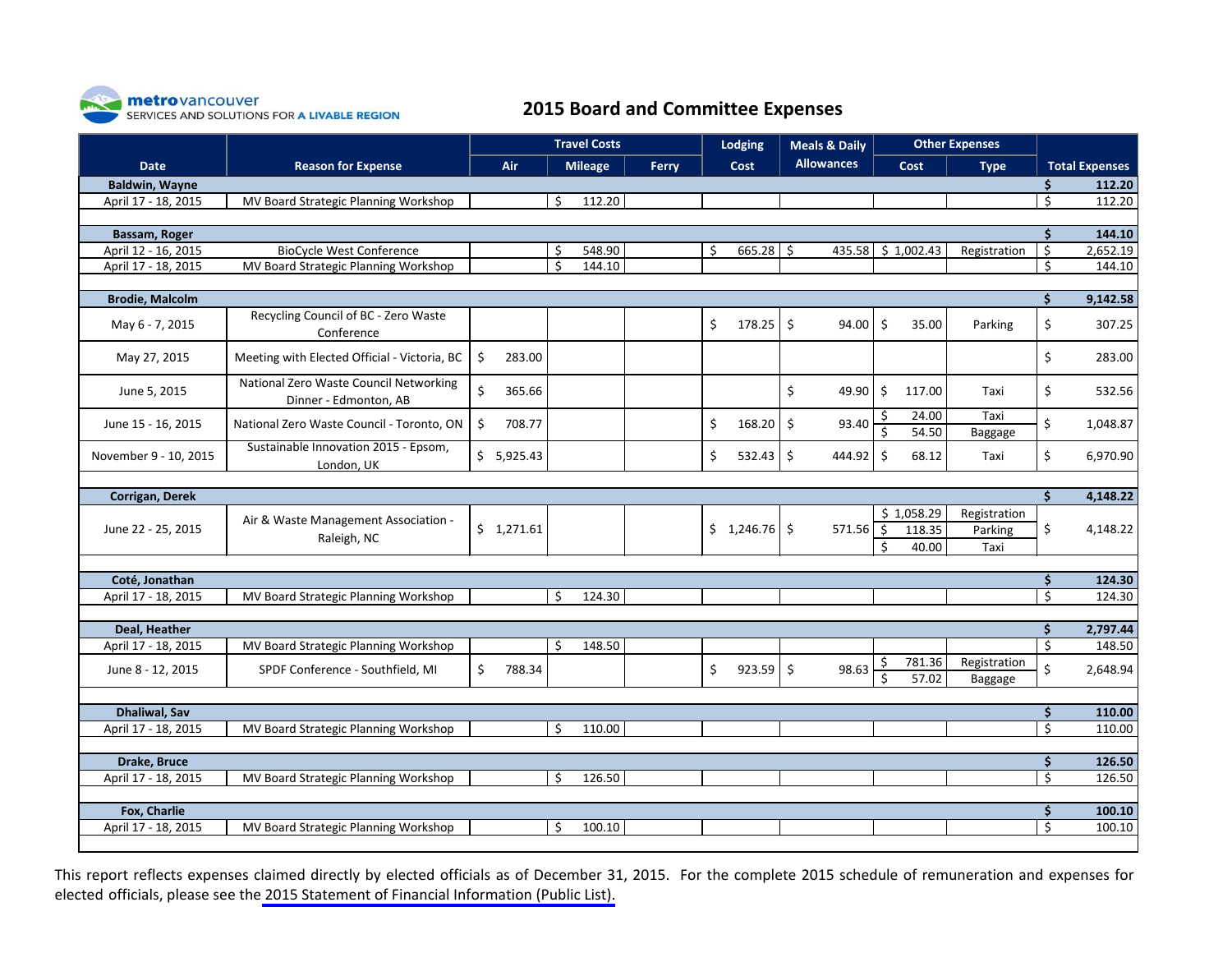|                         |                                                                      | <b>Travel Costs</b> |    |                |                     |             |  | <b>Lodging</b> |    | <b>Meals &amp; Daily</b> |                                                | <b>Other Expenses</b>          |                                     |                                 |                       |
|-------------------------|----------------------------------------------------------------------|---------------------|----|----------------|---------------------|-------------|--|----------------|----|--------------------------|------------------------------------------------|--------------------------------|-------------------------------------|---------------------------------|-----------------------|
| <b>Date</b>             | <b>Reason for Expense</b>                                            | Air                 |    | <b>Mileage</b> |                     | Ferry       |  | Cost           |    | <b>Allowances</b>        |                                                | Cost                           | <b>Type</b>                         |                                 | <b>Total Expenses</b> |
| Froese, Jack            |                                                                      |                     |    |                |                     |             |  |                |    |                          |                                                |                                |                                     | Ś.                              | 3,579.10              |
| April 18 - 20, 2015     | APA National Planning Conference, Seattle,<br><b>WA</b>              |                     | \$ | 213.00         |                     |             |  | $$1,248.51$ \$ |    | 340.80                   |                                                | \$1,776.79                     | Registration<br>Fee                 | \$                              | 3,579.10              |
|                         |                                                                      |                     |    |                |                     |             |  |                |    |                          |                                                |                                |                                     |                                 |                       |
| Hanson, Jim             |                                                                      |                     |    |                |                     |             |  |                |    |                          |                                                |                                |                                     | Ś.                              | 504.01                |
| October 16, 2015        | Tsleil-Waututh Treaty Table Negotiations -<br>Victoria, BC           |                     | \$ | 124.69         | $\ddot{\mathsf{S}}$ | $144.10 \S$ |  | $97.57$ \$     |    | 121.90                   | $\zeta$                                        | 15.75                          | Parking                             | \$                              | 504.01                |
|                         |                                                                      |                     |    |                |                     |             |  |                |    |                          |                                                |                                |                                     |                                 |                       |
| Harris, Maria           |                                                                      |                     |    |                |                     |             |  |                |    |                          |                                                |                                |                                     | Ś.                              | 1,001.90              |
| April 17 - 18, 2015     | MV Board Strategic Planning Workshop                                 |                     | Ŝ. | 143.00         |                     |             |  |                |    |                          |                                                |                                |                                     | $\mathsf{S}$                    | 143.00                |
| September 21 - 25, 2015 | <b>UBCM Convention</b>                                               |                     |    |                |                     |             |  |                |    |                          | $\zeta$                                        | 858.90                         | Registration<br>Fee                 | \$                              | 858.90                |
|                         |                                                                      |                     |    |                |                     |             |  |                |    |                          |                                                |                                |                                     |                                 |                       |
| Hayne, Bruce            |                                                                      |                     |    |                |                     |             |  |                |    |                          |                                                |                                |                                     | \$                              | 106.15                |
| April 17 - 18, 2015     | MV Board Strategic Planning Workshop                                 |                     | Ŝ  | 106.15         |                     |             |  |                |    |                          |                                                |                                |                                     | $\overline{\varsigma}$          | 106.15                |
|                         |                                                                      |                     |    |                |                     |             |  |                |    |                          |                                                |                                |                                     |                                 |                       |
| Hicks, Robin            |                                                                      |                     |    |                |                     |             |  |                |    |                          |                                                |                                |                                     | \$                              | 4,072.84              |
| June 7 - 10, 2015       | American Water Works Association<br>Conference - Anaheim, California | \$<br>246.40        |    |                |                     |             |  | $$1,621.47$ \$ |    | 400.27                   | $\ddot{\mathsf{S}}$<br>Ŝ.                      | \$1,286.27<br>368.43<br>150.00 | Registration<br>Certificate<br>Taxi | \$                              | 4,072.84              |
|                         |                                                                      |                     |    |                |                     |             |  |                |    |                          |                                                |                                |                                     |                                 |                       |
| Hodge, Craig            |                                                                      |                     |    |                |                     |             |  |                |    |                          |                                                |                                |                                     | \$                              | 118.80                |
| April 17 - 18, 2015     | MV Board Strategic Planning Workshop                                 |                     |    | 118.80         |                     |             |  |                |    |                          |                                                |                                |                                     | $\overline{\mathsf{S}}$         | 118.80                |
|                         |                                                                      |                     |    |                |                     |             |  |                |    |                          |                                                |                                |                                     |                                 |                       |
| Jackson, Lois           |                                                                      |                     |    |                |                     |             |  |                |    |                          |                                                |                                |                                     | \$                              | 152.16                |
| April 17 - 18, 2015     | MV Board Strategic Planning Workshop                                 |                     | Ś. | 134.86         |                     |             |  |                | Ś. | 17.30                    |                                                |                                |                                     | $\mathsf{S}$                    | 152.16                |
|                         |                                                                      |                     |    |                |                     |             |  |                |    |                          |                                                |                                |                                     |                                 |                       |
| Johnston, Dan           | MV Board Strategic Planning Workshop                                 |                     | Ŝ. | 136.90         |                     |             |  |                |    |                          |                                                |                                |                                     | \$<br>$\boldsymbol{\mathsf{S}}$ | 136.90<br>136.90      |
| April 17 - 18, 2015     |                                                                      |                     |    |                |                     |             |  |                |    |                          |                                                |                                |                                     |                                 |                       |
| Long, Bob               |                                                                      |                     |    |                |                     |             |  |                |    |                          |                                                |                                |                                     | \$                              | 7,456.96              |
| June 8 - 12, 2015       | SPDF Conference - Southfield, MI                                     | Ŝ.<br>$881.13$ \$   |    | 36.80          |                     |             |  | \$1,554.63     |    |                          | \$<br>$\zeta$                                  | 77.87<br>783.88                | Taxi<br>Registration                | $\zeta$                         | 3,334.31              |
| August 24 - 27          | Wastecon Conference - Orlando, Florida                               | $$1,112.51$ $$$     |    | 73.59          |                     |             |  | \$1,838.71     |    |                          | $\zeta$<br>$\zeta$<br>$\overline{\mathcal{S}}$ | 94.06<br>875.64<br>128.14      | Taxi<br>Registration<br>Baggage     | \$                              | 4,122.65              |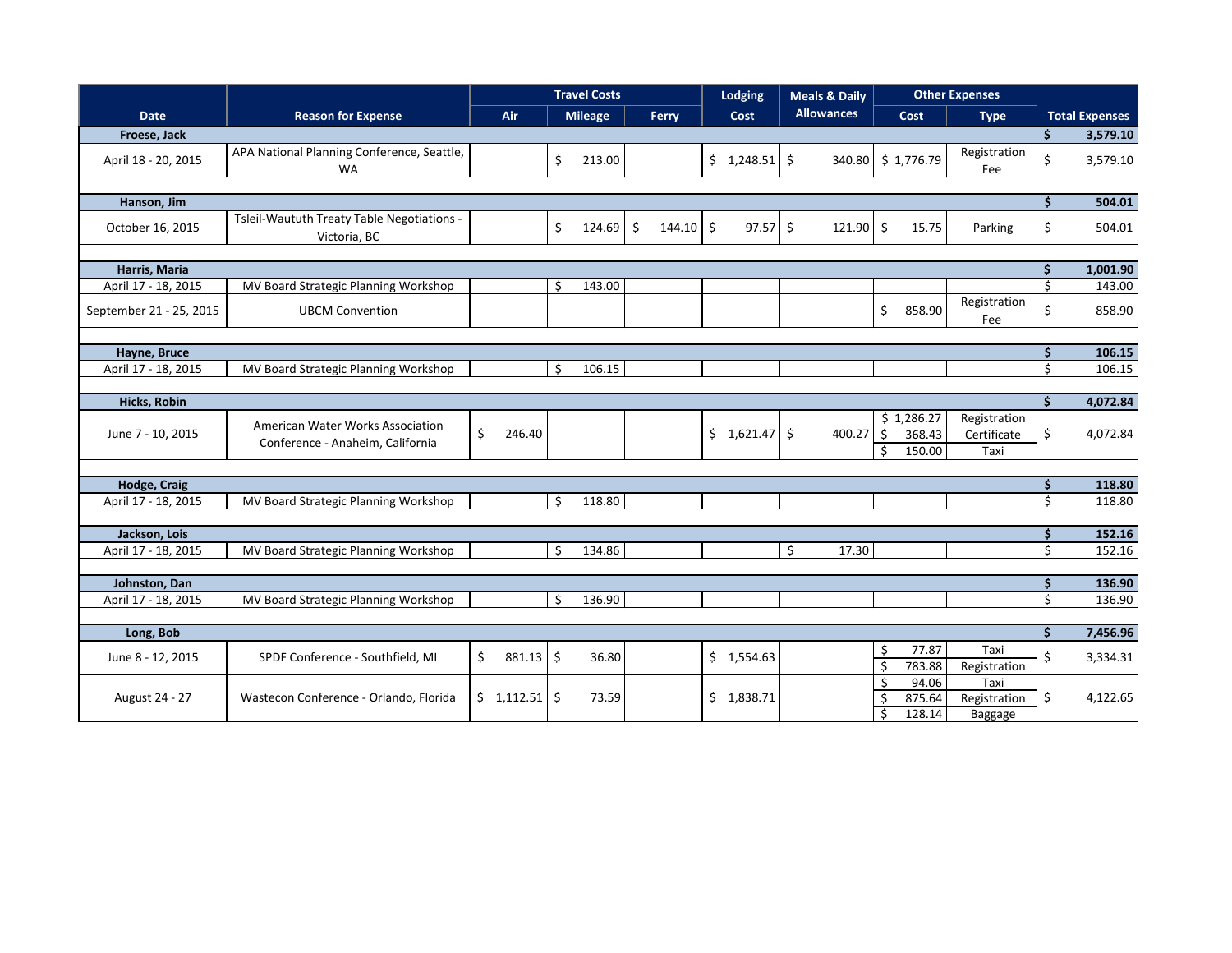|                                     |                                                                             |                 | <b>Travel Costs</b> |                | <b>Lodging</b> |    | <b>Meals &amp; Daily</b> |         | <b>Other Expenses</b> |                      |                                     |                                               |         |                       |
|-------------------------------------|-----------------------------------------------------------------------------|-----------------|---------------------|----------------|----------------|----|--------------------------|---------|-----------------------|----------------------|-------------------------------------|-----------------------------------------------|---------|-----------------------|
| <b>Date</b>                         | <b>Reason for Expense</b>                                                   | Air             |                     | <b>Mileage</b> | <b>Ferry</b>   |    | Cost                     |         | <b>Allowances</b>     |                      | Cost                                | <b>Type</b>                                   |         | <b>Total Expenses</b> |
| Louie, Raymond                      |                                                                             |                 |                     |                |                |    |                          |         |                       |                      |                                     |                                               | Ś.      | 9,559.51              |
| November 23 - 26, 2014              | UCGL, World Council - Haikou, China                                         |                 |                     |                |                | \$ | 828.59                   |         |                       | -\$                  | 10.50                               | Transit                                       | \$      | 858.62                |
|                                     |                                                                             |                 |                     |                |                |    |                          |         |                       | \$                   | 19.53                               | Taxi                                          |         |                       |
| April 8 - 12, 2015                  | <b>ICLEI Congress Housing Bureau - Seoul,</b><br>Korea                      | \$3,658.54      |                     |                |                | \$ | 985.59                   | \$      | 1,147.80              | $\zeta$              | 11.75                               | Transit                                       | \$      | 5,803.68              |
| April 17 - 18, 2015                 | MV Board Strategic Planning Workshop                                        |                 | \$                  | 142.56         |                |    |                          |         |                       | \$                   | 6.00                                | Toll                                          | \$      | 148.56                |
| May 6 - 8, 2015                     | <b>LMLGA Conference</b>                                                     |                 | Ŝ                   | 145.20         |                | Ŝ. | 425.50 \$                |         | 48.60                 | Ŝ.                   | 425.25                              | Registration                                  | \$      | 1,044.55              |
| November 9 - 10, 2015               | WESTAC Fall Member Forum - Calgary, AB                                      | 534.71<br>\$    |                     |                |                | \$ | 446.84                   | $\zeta$ | $60.95$ \$            | Ŝ.<br>Ŝ.             | 603.75<br>11.75<br>46.10            | Registration<br>Transit<br>Taxi               | \$      | 1,704.10              |
|                                     |                                                                             |                 |                     |                |                |    |                          |         |                       |                      |                                     |                                               | \$      |                       |
| McEwen, John<br>April 17 - 18, 2015 | MV Board Strategic Planning Workshop                                        |                 | Ŝ                   | 132.00         |                |    |                          |         |                       |                      |                                     |                                               | Ŝ.      | 132.00<br>132.00      |
|                                     |                                                                             |                 |                     |                |                |    |                          |         |                       |                      |                                     |                                               |         |                       |
| Moore, Greg                         |                                                                             |                 |                     |                |                |    |                          |         |                       |                      |                                     |                                               | Ś.      | 12,481.97             |
| March 24 - 25, 2015                 | Regional District CEO/CAO Forum                                             |                 |                     |                |                | Ŝ. | 106.86                   | Ŝ.      | 17.30                 | Ŝ.                   | 47.88                               | Registration                                  | \$      | 172.04                |
| May 12 - 13, 2015                   | Meeting with Minister Stone                                                 | \$<br>398.00    |                     |                |                | \$ | 173.06                   |         |                       | \$<br>S.             | 10.00<br>118.01                     | Taxi<br>Hosting                               | \$      | 301.07                |
| May 27, 2015                        | Meeting with Minister Polak                                                 | 349.00<br>\$    |                     |                |                |    |                          |         |                       |                      |                                     |                                               | \$      | 349.00                |
| June 5 - 8, 2015                    | FCM Annual Conference and Trade Show -<br>Edmonton, AB                      | \$<br>550.00    |                     |                |                | \$ | 240.26                   |         |                       | \$                   | 799.00                              | Registration                                  | \$      | 1,589.26              |
| September 21 - 25, 2015             | <b>UBCM Convention</b>                                                      |                 |                     |                |                |    | \$1,356.00               |         |                       | \$                   | 698.25                              | Registration                                  | \$      | 2,054.25              |
| October 6 - 8, 2015                 | Habitat III: Thematic Meeting on<br>Metropolitan Areas Event - Montreal, QC | 763.41 \$<br>\$ |                     | 47.42          |                | \$ | $250.92$ \$              |         | 95.55                 | \$<br>\$             | 68.00<br>131.40<br>73.35            | Parking<br>Taxi<br>Hosting                    | \$      | 1,430.05              |
| October 7 - 8, 2015                 | CityAge Event - Toronto, ON                                                 | Ś.<br>514.60    |                     |                |                | \$ | 288.84                   | \$      | 61.70                 | \$.<br>Ŝ.            | 57.00<br>7.29                       | Transit<br>Taxi                               | \$      | 929.43                |
| December 4 - 7, 2015                | UCLG World Council 2015 - Paris, France                                     | 5,441.59<br>\$  |                     |                |                | Ŝ. | 215.28                   |         |                       |                      |                                     |                                               | \$      | 5,656.87              |
|                                     |                                                                             |                 |                     |                |                |    |                          |         |                       |                      |                                     |                                               |         |                       |
| <b>Mussatto, Darrell</b>            |                                                                             |                 |                     |                |                |    |                          |         |                       |                      |                                     |                                               | \$      | 4,378.14              |
| April 17 - 18, 2015                 | MV Board Strategic Planning Workshop                                        |                 | S                   | 140.80         |                |    |                          |         |                       |                      |                                     |                                               | $\zeta$ | 140.80                |
| September 25 - 30, 2015             | WEFTEC - Chicago, IL                                                        | 570.62<br>\$    |                     |                |                |    | \$2,060.32               |         | 590.30                | Ŝ.<br>\$<br>\$<br>Ŝ. | 113.80<br>743.60<br>50.85<br>107.85 | Taxi<br>Registration<br>Baggage<br>Networking | \$      | 4,237.34              |
|                                     |                                                                             |                 |                     |                |                |    |                          |         |                       |                      |                                     |                                               |         |                       |
| Nicholson, Maureen                  |                                                                             |                 |                     |                |                |    |                          |         |                       |                      |                                     |                                               | \$      | 204.25                |
| April 17 - 18, 2015                 | MV Board Strategic Planning Workshop                                        |                 | \$                  | 172.15         |                |    |                          |         |                       | \$<br>\$             | 3.00<br>29.10                       | Toll<br>Ferry                                 | \$      | 204.25                |
|                                     |                                                                             |                 |                     |                |                |    |                          |         |                       |                      |                                     |                                               |         |                       |
| Reimer, Andrea                      |                                                                             |                 |                     |                |                |    |                          |         |                       |                      |                                     |                                               | \$      | 5,526.00              |
| April 8 - 12, 2015                  | <b>ICLEI Congress Housing Bureau - Seoul,</b>                               | \$3,658.54      |                     |                |                | \$ | $985.59$ \$              |         | 881.87                |                      |                                     |                                               | \$      | 5,526.00              |